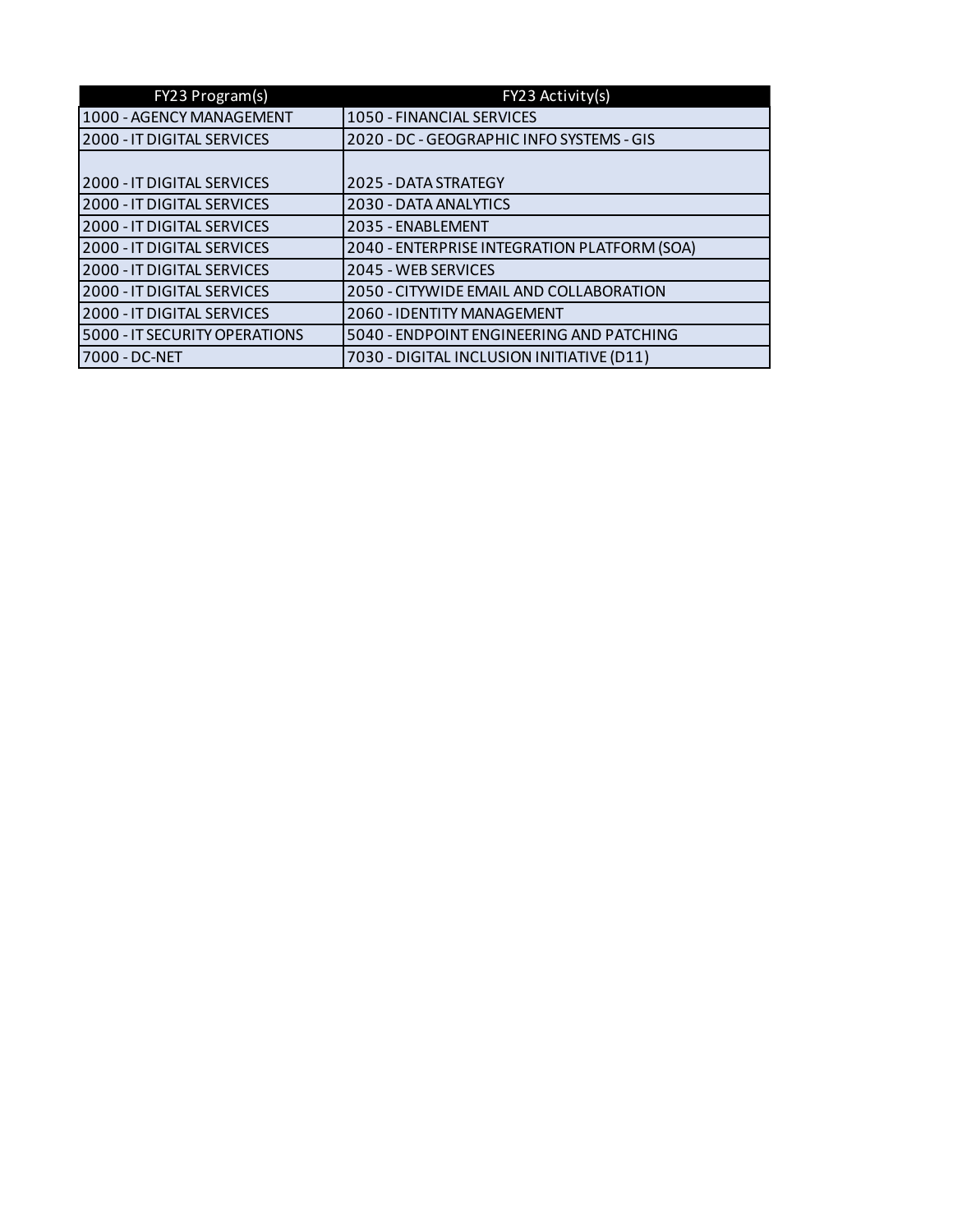| FY23 Service(s) | FY23 Proposed Budget | FY22 Program(s)                   |  |
|-----------------|----------------------|-----------------------------------|--|
|                 | 1,434,852            | 3000 - CUSTOMER SUPPORT & TELECOM |  |
|                 | 1,980,888            | 6000 - DATA                       |  |
|                 |                      | 1000 - AGENCY MANAGEMENT          |  |
|                 | 363,755              | 6000 - DATA                       |  |
|                 | 1,669,813            | 6000 - DATA                       |  |
|                 | 1,655,362            | N/A                               |  |
|                 | 1,023,373            | 6000 - DATA                       |  |
|                 | 3,890,014            | 3000 - CUSTOMER SUPPORT & TELECOM |  |
|                 | 12,304,040           | 4000 - IT OPERATIONS              |  |
|                 | 409,414              | 5000 - IT SECURITY OPERATIONS     |  |
|                 | 623,340              | N/A                               |  |
|                 |                      | 3000 - CUSTOMER SUPPORT & TELECOM |  |